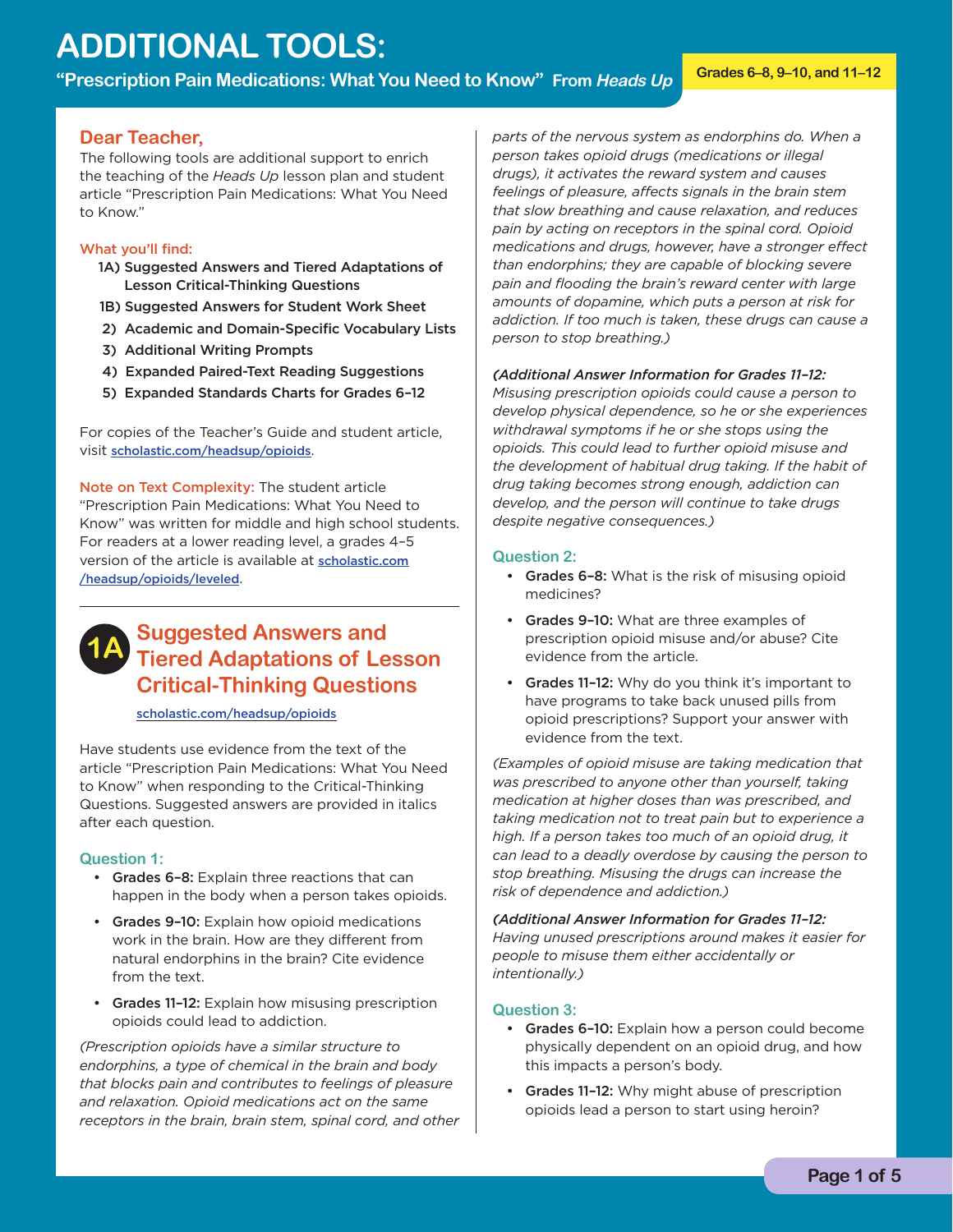*(If a person takes an opioid medication for a long time, his or her body can develop a tolerance to the drug, meaning he or she needs to take more of the drug to achieve the same result. Long-term use can also cause the body to produce fewer endorphins and opioid receptors. This is called physical dependence. The result is that when people go off the drug, they experience withdrawal symptoms.)* 

*(Additional Answer Information for Grades 11–12: If a person becomes addicted to opioids, he or she may seek out any way possible to satisfy his or her cravings for the drugs. Prescription opioid pain medications and heroin are both opioids and therefore have similar effects on the body. If a person becomes addicted to prescription opioids, he or she may start taking heroin to satisfy his or her craving for opioids and avoid withdrawal.)* 

### **Suggested Answers for Student Work Sheet**

[scholastic.com/headsup/opioids/worksheet](http://scholastic.com/headsup/opioids/worksheet)

- 1. Roughly how many more prescriptions for opioids were given out by pharmacies in the U.S. in 2013 compared with 1991? *(Roughly 206,000,000 in 2013, minus 75,000,000 in 1991 = 131,000,000 more prescriptions in 2013.)*
- 2. Approximately how many more people died from prescription opioid overdoses in 2013 than 2001? *(Roughly 16,000 in 2013, minus 5,500 in 2001 = 10,500 more deaths in 2013.)*
- 3. Use data from the second graph to describe how the number of prescription opioid overdose deaths has changed over time for both men and women. *(The number of opioid overdose deaths has increased in both men and women between 2001 and 2013. In the last few years, the numbers of deaths of men has dropped slightly.)*
- 4. What evidence suggests that the number of opioid prescriptions could be linked to the number of overdose deaths? Use evidence from the graphs and the article "Prescription Pain Medications: What You Need to Know" to explain your answer. *(The number of opioid overdose deaths has increased at the same time as the number of prescriptions of these drugs has increased. Misusing these medications increases a person's risk of overdose and addiction. If there are more prescriptions for opioids, there are a greater number of people using them, and thus a greater number at risk for misusing them and overdosing.*

5. Many scientists are urging the medical community to improve the way prescription opioids are prescribed. That may include using other, lesspowerful medications more often. Do you agree with this recommendation? What factors might scientists and doctors be considering? Use evidence from the graphs and from the article to support your answer. *(Answers will vary but may include that the number of opioid overdose deaths has increased in recent years. At the same time, the number of prescriptions of these drugs has increased. Opioids are very powerful, which makes them an important tool for treating patients' severe pain, but these drugs have a high risk for addiction. If they are used less often, there may be fewer people who become addicted to them or who have an overdose. Doctors should only prescribe them when there is no other alternative. Doctors should closely monitor people who are taking them to make sure abuse is not occurring.)* 

## **Academic and Domain-Specific Vocabulary Lists**

[scholastic.com/headsup/opioids/article](http://scholastic.com/headsup/opioids/article)

The vocabulary words below are drawn from the "Prescription Pain Medications: What You Need to Know" student article and work sheet. This vocabulary can be previewed with students prior to reading or reinforced with students afterward. Encourage students to incorporate these words into their writing and discussion of "Prescription Pain Medications: What You Need to Know" article and work sheet.

Leveled definitions are provided for grades 6–8 and 9–12. Unless otherwise noted, all definitions below are sourced or adapted from:

- • Grades 6–8: *Wordsmyth Children's Dictionary*
- • Grades 9–12: *Merriam-Webster Collegiate Edition*

 Suggested Methods of Learning and Reinforcement: Students can construct understanding by drawing the words' definitions; organizing concept maps that include word parts, synonyms, antonyms, and examples; composing memory aids that explain the words or use them in a meaningful context; and employing the words to create newspaper articles, stories, or poems.

**Tip:** The vocabulary sheet that follows on the next page can be folded in half and reproduced for distribution to students. The blank part of the paper can be used for students to record notes or questions.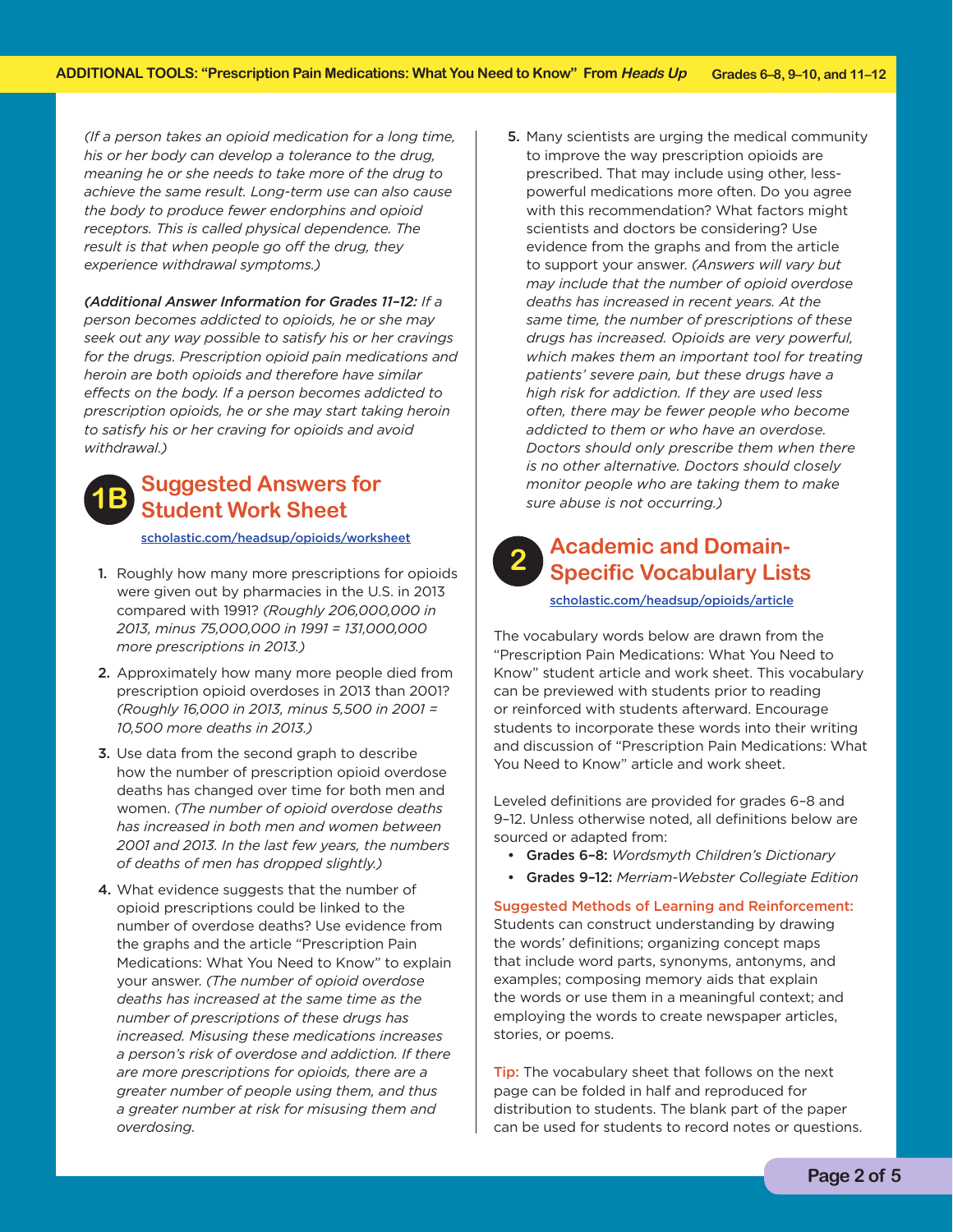### **Vocabulary From "Prescription Pain Medications: What You Need to Know" Grades 6–8**

- **activation** (noun): the process of causing something to turn on or work
- • addictive *(adjective)*: habit-forming, causing an irresistible need. People who suffer from drug addiction have trouble stopping their drug use even when they really want to and even after it causes terrible consequences to their health and other parts of their lives. This is because addiction is a disease that changes how the brain works.
- **brain stem** (noun): the lower part of the brain that connects to the spinal cord and controls some automatic functions, such as breathing
- • compulsively *(adverb)*: uncontrollably
- dopamine *(noun)*: a chemical that helps transmit signals in the brain and is associated with feelings of pleasure
- endorphin *(noun)*: a natural chemical in the brain that causes feelings of relaxation, pleasure, and pain relief
- • opioid *(noun)*: a chemical that produces relaxation, pleasure, and pain relief
- **overdose** (noun, verb): a larger amount of a drug than prescribed by a doctor; to take too much of a drug so that you become sick or die
- **perception** (noun): awareness through the senses
- **quadruple** *(verb)*: to multiply something by four
- receptor *(noun)*: a structure on the surface of a cell that binds to specific chemicals to send messages within the body
- • regulate *(verb)*: to control
- • substance use *(noun)*: drug or alcohol use
- • substance use disorder *(noun)*: a brain disorder that leads to the repeated use of drugs and/or alcohol despite significant harm, such as health problems, disability, and failure to meet major responsibilities in life. Addiction is a substance use disorder.

### **Vocabulary From "Prescription Pain Medications: What You Need to Know" Grades 9–12**

- **activation** (noun): the process of causing something to turn on or work
- **addictive** *(adjective)*: habit-forming, causing an irresistible need. People who suffer from drug addiction have trouble stopping their drug use even when they really want to and even after it causes terrible consequences to their health and other parts of their lives. This is because addiction is a disease that changes how the brain works.
- • brain stem *(noun)*: the lower part of the brain that connects to the spinal cord and controls some automatic functions, such as breathing
- • compulsively *(adverb)*: uncontrollably
- **dopamine** (noun): a neurotransmitter that helps relay signals in the brain and is associated with feelings of pleasure
- endorphin *(noun)*: a natural chemical in the brain that attaches to opioid receptors and produces pain relief and pleasure
- **opioid** (noun): a chemical that binds to opioid receptors in the human body, causing relaxation, pleasure, and pain relief
- **overdose** (noun, verb): a lethal or toxic amount of a drug; to take a lethal or toxic amount of a drug
- perception (noun): awareness through the senses
- **quadruple** *(verb)*: to multiply something by four
- receptor (noun): a protein on the surface of a cell that binds to specific chemicals in order to transmit messages within the body
- regulate *(verb)*: to control or adjust so that a certain standard is maintained
- • substance use *(noun)*: drug or alcohol use
- • substance use disorder *(noun)*: a brain disorder in which long-lasting changes to brain circuits cause compulsive drug seeking and drug use, despite negative consequences such as health problems, disability, and failure to meet major responsibilities at work, school, or home. Addiction is a substance use disorder.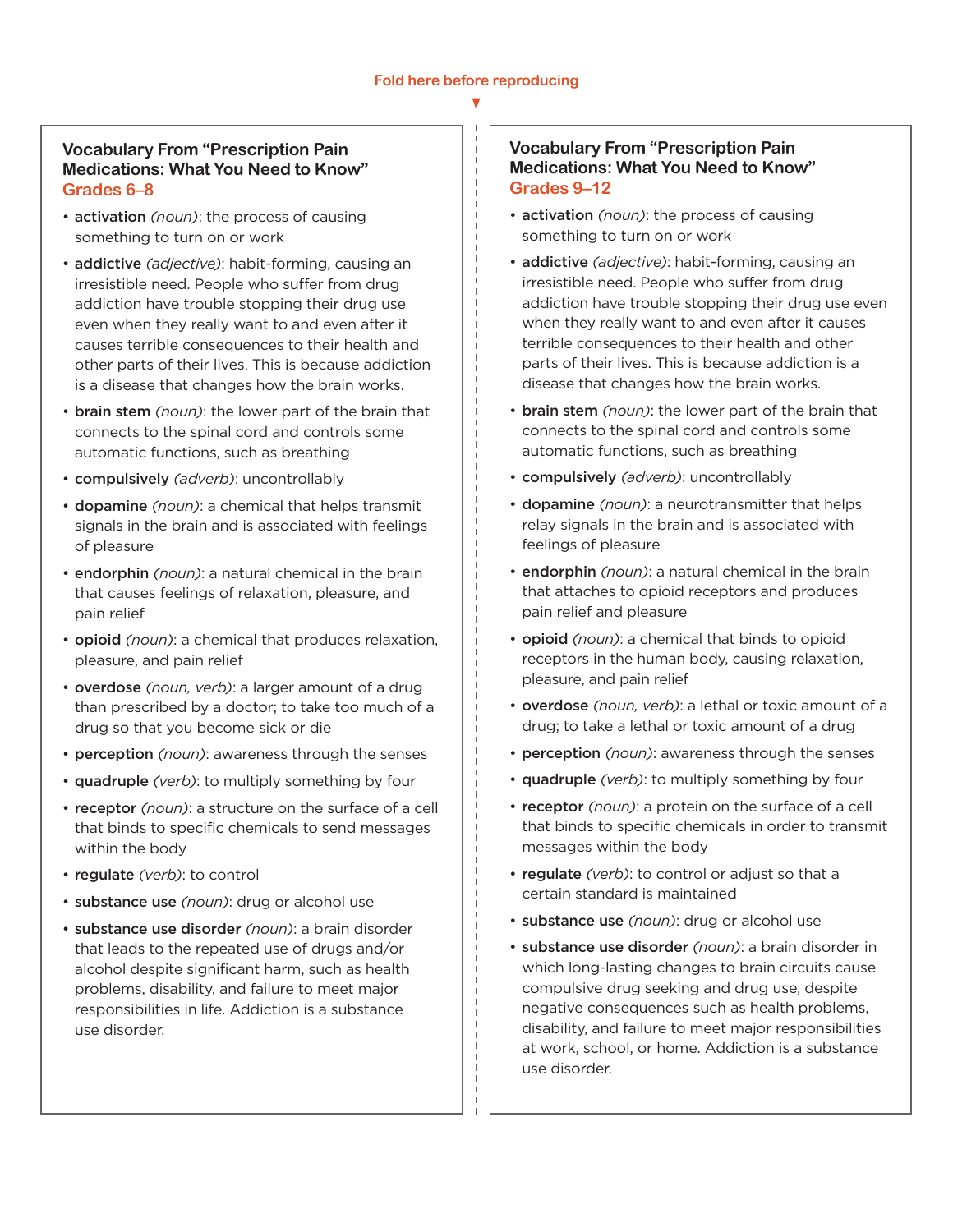### **Expanded Writing Prompts for "Prescription Pain 3 Medications: What You Need to Know"**

#### [scholastic.com/headsup/opioids/article](http://scholastic.com/headsup/opioids/article)

To encourage and assess close reading of the student article "Prescription Pain Medications: What You Need to Know," use the following writing prompts for quick five-minute "freewrites" of a few sentences each. Instruct students to include evidence from the text in their responses.

#### **Grades 6–8**

- [Skill: Textual Evidence] What are the risks of misusing prescription opioid pain medications? Use evidence from the article to support your answer.
- • [Skill: Persuasive Writing] Suppose someone you know was prescribed an opioid medication for severe pain. What advice might you give him or her?

#### **Grades 9–10**

- • [Skill: Textual Evidence/Making Inferences] Explain why the author called opioid drugs "master impersonators."
- • [Skill: Persuasive Writing] Use evidence from the article to explain why prescription drug abuse is as dangerous to your health as illegal drug abuse.

#### **Grades 11–12**

- [Skill: Textual Evidence] How is dependence different from addiction?
- [Skill: Persuasive Writing] Automatic refills of certain powerful drugs are not allowed. If a patient needs more of these medications, they need to be seen again by a doctor. Do you think all opioids should be regulated in this way? Support your answer with evidence from the text.

### **Expanded Paired-Text Reading 4 Suggestions for "Prescription Pain Medications: What You Need to Know"**

[scholastic.com/headsup/opioids/article](http://scholastic.com/headsup/opioids/article)

Deepen student learning of "Prescription Pain Medications: What You Need to Know" with the following paired-text reading suggestions and prompts for writing and discussion.

Informational Text: "Mind Over Matter: Opioids" teens.drugabuse.gov/educators/nida-teaching-guides [/mind-over-matter-teaching-guide-and-series/opioids](http://teens.drugabuse.gov/educators/nida-teaching-guides/mind-over-matter-teaching-guide-and-series/opioids)

#### **Writing Prompt for Grades 6–8:**

 • What are two facts about how opioids affect the body that are supported both by "Mind Over Matter: Opioids" and "Prescription Pain Medications: What You Need to Know"?

#### **Writing Prompt for Grades 9–12:**

• Using the information in "Mind Over Matter: Opioids" and "Prescription Pain Medications: What You Need to Know," craft a persuasive argument convincing a friend not to try opioids outside of a doctor's care.

 Informational Text: "Straight Talk on Prescription Drugs" [headsup.scholastic.com/students/straight-talk-on](http://headsup.scholastic.com/students/straight-talk-on-prescription-drugs) -prescription-drugs

#### **Writing Prompt for Grades 6–8:**

• Synthesize facts from both "Straight Talk on Prescription Drugs" and "Prescription Pain Medications: What You Need to Know" to explain how prescription pain medications affect how the brain works. Provide examples on how these changes could affect a person's life.

#### **Writing Prompt for Grades 9–12:**

• Synthesize what you learned in both "Straight Talk on Prescription Drugs" and "Prescription Pain Medications: What You Need to Know" to explain why it is especially important for parents to dispose of unused prescription opioid medications.

Informational Text: "Prescription Stimulants" headsup [.scholastic.com/students/prescription-stimulants](http://headsup.scholastic.com/students/prescription-stimulants)

#### **Writing Prompt for Grades 6–8:**

• Explain how the effect of stimulants on the body is similar to and different from that of opioid medications. Use evidence from "Prescription Stimulants" and "Prescription Pain Medications: What You Need to Know" to support your answer.

#### **Writing Prompt for Grades 9–12:**

 both texts? • Compare the ways "Prescription Stimulants" and "Prescription Pain Medications: What You Need to Know" explain how prescription medications can be misused. What is one fact about prescription drug abuse that you understand better by reading